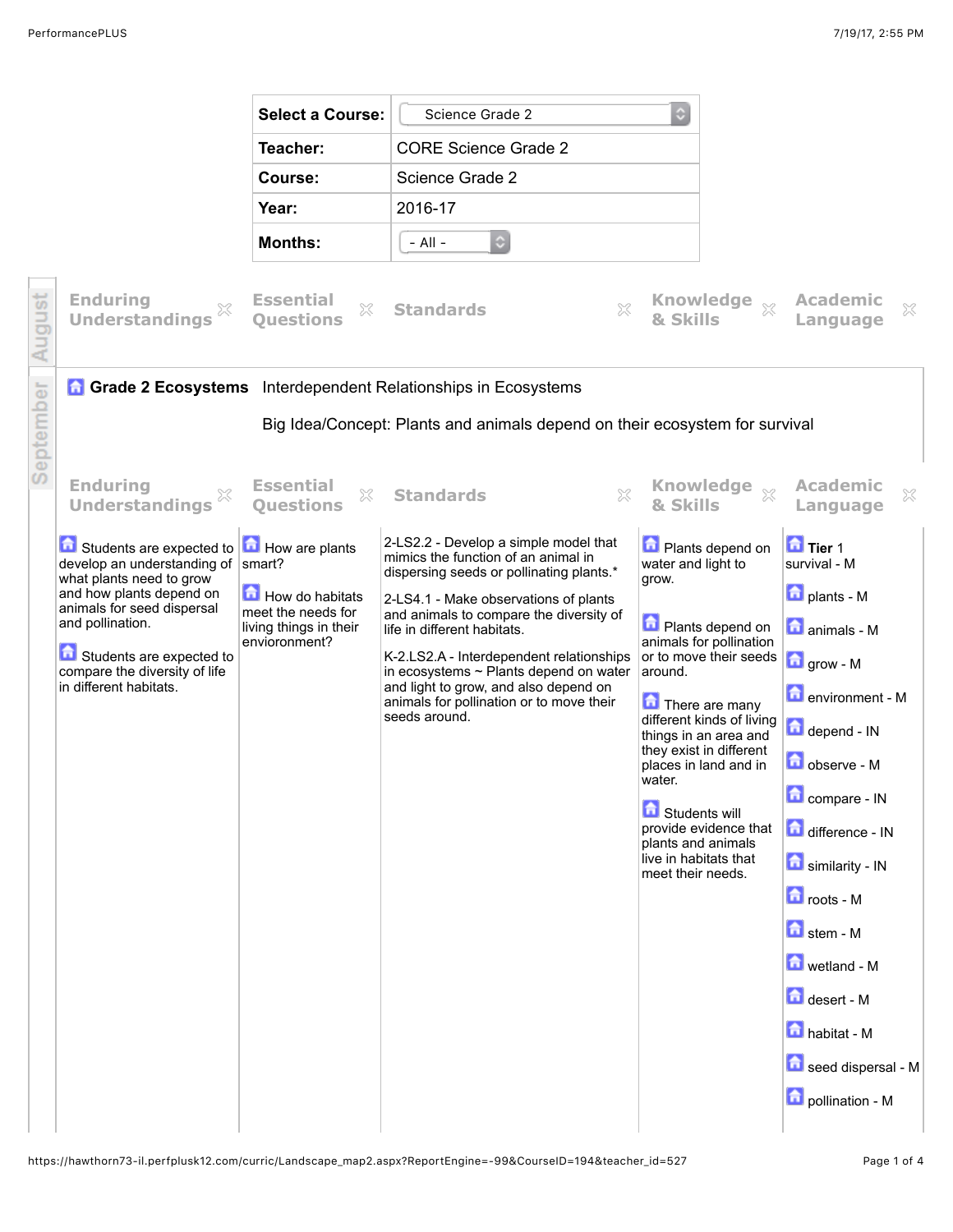|       |                                                                                                   |                                                                           |                                                                                                                                                                                              |                                                                                                  | <b>n</b> grassland - M                      |  |  |  |
|-------|---------------------------------------------------------------------------------------------------|---------------------------------------------------------------------------|----------------------------------------------------------------------------------------------------------------------------------------------------------------------------------------------|--------------------------------------------------------------------------------------------------|---------------------------------------------|--|--|--|
|       |                                                                                                   |                                                                           |                                                                                                                                                                                              |                                                                                                  | <b>D</b> Tier 2<br>variable - IN            |  |  |  |
|       |                                                                                                   |                                                                           |                                                                                                                                                                                              |                                                                                                  | controlled variable<br>- IN                 |  |  |  |
|       |                                                                                                   |                                                                           |                                                                                                                                                                                              |                                                                                                  | pollination - IN                            |  |  |  |
|       |                                                                                                   |                                                                           |                                                                                                                                                                                              |                                                                                                  | adaptations - IN                            |  |  |  |
|       |                                                                                                   |                                                                           |                                                                                                                                                                                              |                                                                                                  | nutrient - IN                               |  |  |  |
|       | <b>Enduring</b><br>X<br><b>Understandings</b>                                                     | <b>Essential</b><br>×<br><b>Ouestions</b>                                 | $\boldsymbol{\mathsf{X}}$<br><b>Standards</b>                                                                                                                                                | <b>Knowledge</b><br>$\bar{\chi}^o$<br>& Skills                                                   | <b>Academic</b><br>X<br>Language            |  |  |  |
|       | <b>A Matter and Stability</b> Matter and Stability                                                |                                                                           |                                                                                                                                                                                              |                                                                                                  |                                             |  |  |  |
| ember | Big Idea/Concept: Matter makes up everything.                                                     |                                                                           |                                                                                                                                                                                              |                                                                                                  |                                             |  |  |  |
|       | Masterwork: The 3 Little Pigs                                                                     |                                                                           |                                                                                                                                                                                              |                                                                                                  |                                             |  |  |  |
|       | <b>Enduring</b><br><b>Understandings</b>                                                          | <b>Essential</b><br>53<br><b>Questions</b>                                | $\chi$<br><b>Standards</b>                                                                                                                                                                   | <b>Knowledge</b><br>$\S 2$<br>& Skills                                                           | <b>Academic</b><br>$\mathbb{X}$<br>Language |  |  |  |
|       | Students will understand<br>that everything is made of<br>matter and can change                   | What information<br>about the properties<br>of matter can be<br>gather by | 2-PS1.1 - Plan and conduct an<br>investigation to describe and classify<br>different kinds of materials by their<br>observable properties.                                                   | <b>Compare and</b><br>contrast the states of<br>matter.                                          | 「击<br>Classify - M                          |  |  |  |
|       | Students will understand<br>that matter can be identified<br>by its properties                    | observation?<br>How are materials<br>used for different                   | 2-PS1.2 - Analyze data obtained from<br>testing different materials to determine<br>which materials have the properties that<br>are best suited for an intended purpose.*                    | <b>Classify objects</b><br>according to forms of<br>matter                                       | Investigate - M<br>Describe - M             |  |  |  |
|       | Students will understand<br>that not all matter changes in   be reused?                           | purposes?<br>How can materials                                            | 2-PS1.3 - Make observations to construct <b>C</b> Classify objects<br>an evidence-based account of how an<br>object made of a small set of pieces can<br>be disassembled and made into a new | based on more than<br>one property                                                               | Effect - IN                                 |  |  |  |
|       | the same way<br>Students will understand<br>that changes can occur and<br>affect our surroundings | What happens<br>when materials<br>change states of<br>matter?             | object.<br>2-PS1.4 - Construct an argument with<br>evidence that some changes caused by<br>heating or cooling can be reversed and<br>some cannot.                                            | Recognize how<br>scientists gain<br>information about<br>states of matter<br>through observation | Observe - M<br>Analyze - IN                 |  |  |  |
|       |                                                                                                   |                                                                           |                                                                                                                                                                                              | <b>Conduct</b><br>investigations                                                                 |                                             |  |  |  |
|       |                                                                                                   |                                                                           |                                                                                                                                                                                              |                                                                                                  | <b>D</b> Physical Changes<br>- M            |  |  |  |
|       |                                                                                                   |                                                                           |                                                                                                                                                                                              |                                                                                                  | Evaporate - IN                              |  |  |  |
|       |                                                                                                   |                                                                           |                                                                                                                                                                                              |                                                                                                  | Condensation IN                             |  |  |  |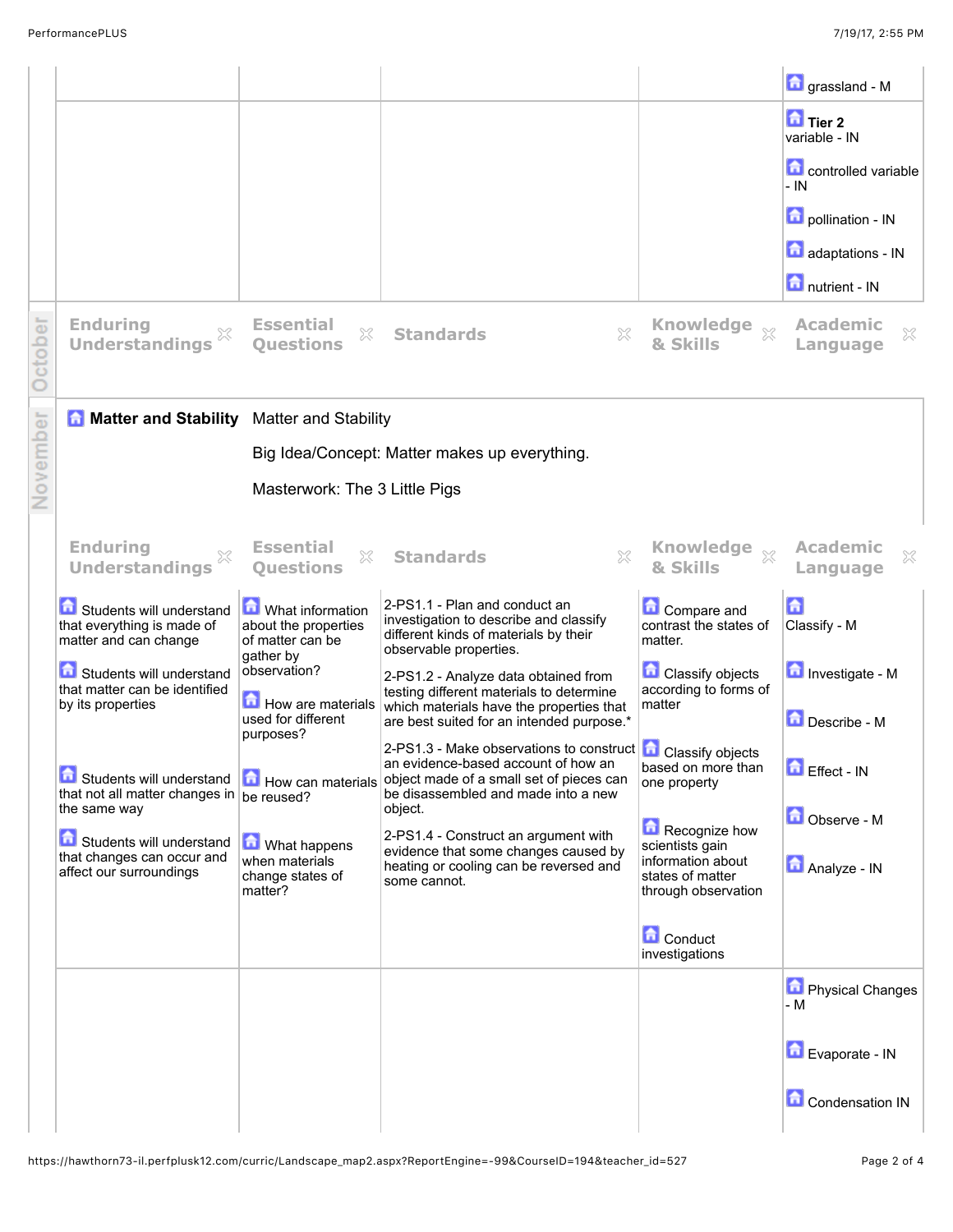